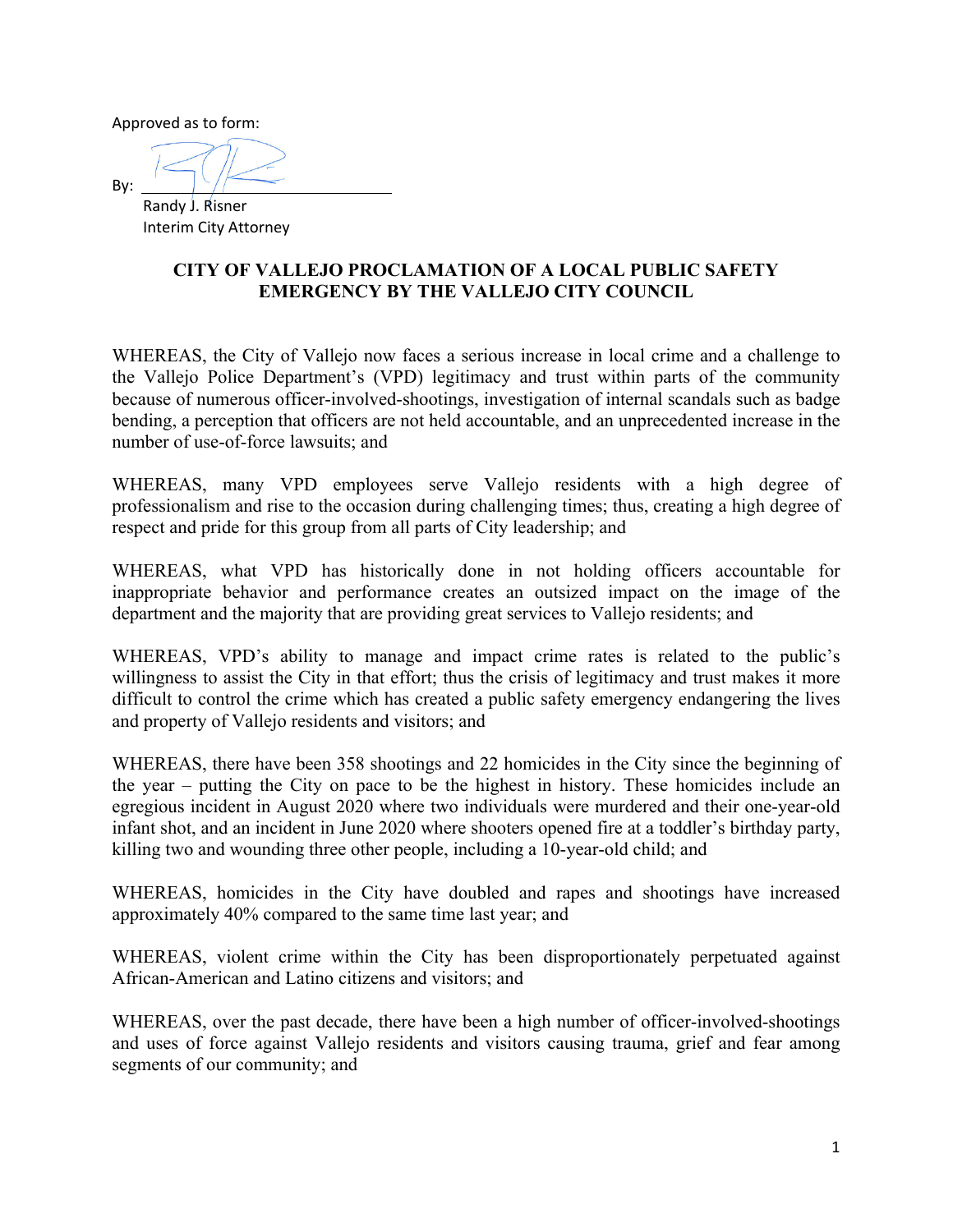WHEREAS, the City's overall budget is expected to be taxed with outstanding claims and litigation against the City related to police actions, as there are currently 24 federal civil rights cases pending against the City of Vallejo and 13 government tort claims arising from police conduct. The estimated total exposure for such claims may exceed \$50 Million; and

WHEREAS, the City's excess insurance provider recently settled an officer-involved-shooting (OIS) federal lawsuit for \$5.7 million and there are other OIS claims in litigation at the present time that create additional risk to the City. Concurrently, there is a "hardening" insurance market that is making it more difficult and more expensive to acquire insurance coverage for public agencies with police departments. Insurance providers are substantially increasing premiums and deductibles. This latter change transfers financial risk back to the City. Continued negative claim trends have already forced the City to seek new excess insurance coverage and the City cannot afford additional penalties or cost increases during this unprecedented pandemiccaused recession; and

WHEREAS, in the summer of 2019, the City of Vallejo commissioned the OIR Group to conduct an independent assessment of the VPD amidst a period of transition after the retirement of former Chief Bidou and search for a new police chief against a backdrop of incidents – including fatal officer-involved shootings– that had prompted public concern and demonstrations; and

WHEREAS, in September 2019, the City hired Police Chief Shawny Williams providing him with a mandate to implement the necessary changes as recommended in the OIR Report and implement 21st century policing policies; and

WHEREAS, Chief Williams has identified multiple issues within VPD that required change; and

WHEREAS, in May 2020, the OIR Group completed its assessment of VPD and issued a comprehensive report ("OIR Report"). The OIR Report was critical of the manner in which VPD was reviewing use-of-force incidents; investigating misconduct allegations; not disciplining officers; and a need for a change in organizational culture; and

WHEREAS, the OIR Report sets forth 45 recommendations intended to ensure that VPD engages in best practices and implements needed reforms, including recommendations that the Department: commit to strengthening its workforce by focusing on diversity in recruiting, find ways to provide promotional opportunities and mentoring for female officers and officers of color, emphasize de-escalation principles, and evaluate its internal investigations and levels of discipline to ensure proper remediation, among other recommendations; and

WHEREAS, in the wake of the nationally publicized killing of George Floyd by Minneapolis Police Officers in May 2020, widespread civil unrest, protests, riots, arson, and looting occurred in the City, suspects set fire to City Hall, and the City imposed a curfew order and requested assistance from the California Army National Guard to protect public safety; and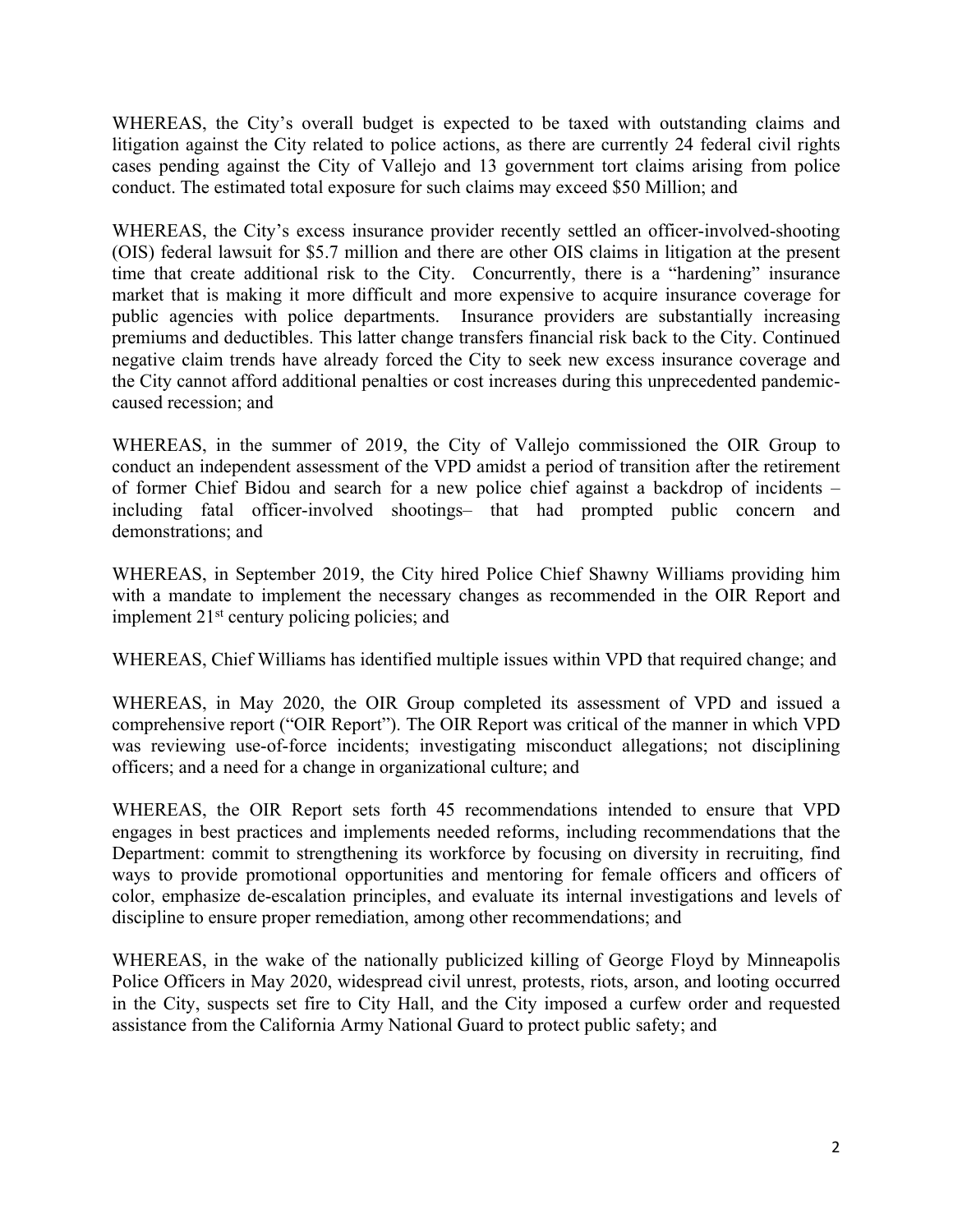WHEREAS, the June 2020 officer-involved shooting of Sean Monterrosa sparked mass protests and an outpouring of public comments and criticisms, including calls to defund the police and fire the involved officers, demonstrating a need to repair the public trust; and

WHEREAS, in response to police shootings, reports of misuse of force, and related misconduct across the country, there has been a significant and persistent public outcry for police reform and accountability; and

WHEREAS, the Chief of VPD, City Manager, Mayor, and Council have publicly expressed their commitment to transforming the VPD, improving the level of legitimacy and trust, and ensuring VPD's accountability and transparency to the public; and

WHEREAS, in June 2020, the California Department of Justice entered into a collaborative agreement with the City to conduct an ongoing review of VPD's policies and practices and to make further recommendations in addition the OIR recommendations in order to assist the City in reforming VPD and restoring public trust; and

WHEREAS, the President's Task Force report on 21<sup>st</sup> Century Policing and best practices include the pillars of Building Trust and Legitimacy, Policy and Oversight, Community Policing and Crime Reduction and Officer Safety and Wellness, among others. It is this template that is supported by and guiding the work of Chief Williams. The previously mentioned OIR Group report developed a benchmark understanding of VPD and to guide future initiatives and priorities towards the 21st Century Policing model. If the VPD is to be successful in ameliorating the unacceptable levels of crime, it must implement the 45 OIR recommendations as well as additional recommendations by the California Department of Justice, furthering the pillars of 21st Century Policing; and

WHEREAS, Chief Williams has implemented portions of the OIR recommendations including reviewing internal affairs practices, a new body-worn camera policy, a focus on use-of-force practices, recruiting a more diverse officer pool and engagement of the community, but more must be done; and

WHEREAS, in addition to the OIR report, the California Department of Justice entered into a collaborative agreement with VPD and the City to assist VPD in reforms and in developing policies and practices consistent with 21st Century Policing concepts; and

WHEREAS, given high crime rates, the need to ensure the public safety, implement the OIR recommendations and California Department of Justice recommendations, and rebuild public trust, VPD's current staffing and resources are insufficient; and

WHEREAS, the California Department of Justice will oversee implementation of not only the OIR recommendations but also any further California Department of Justice recommendations as well as overseeing future compliance; and

WHEREAS, VPD currently has 107 sworn officers which is insufficient to address the criminal activity in the City. This amounts to only .87 officers per 1,000 residents and a higher workload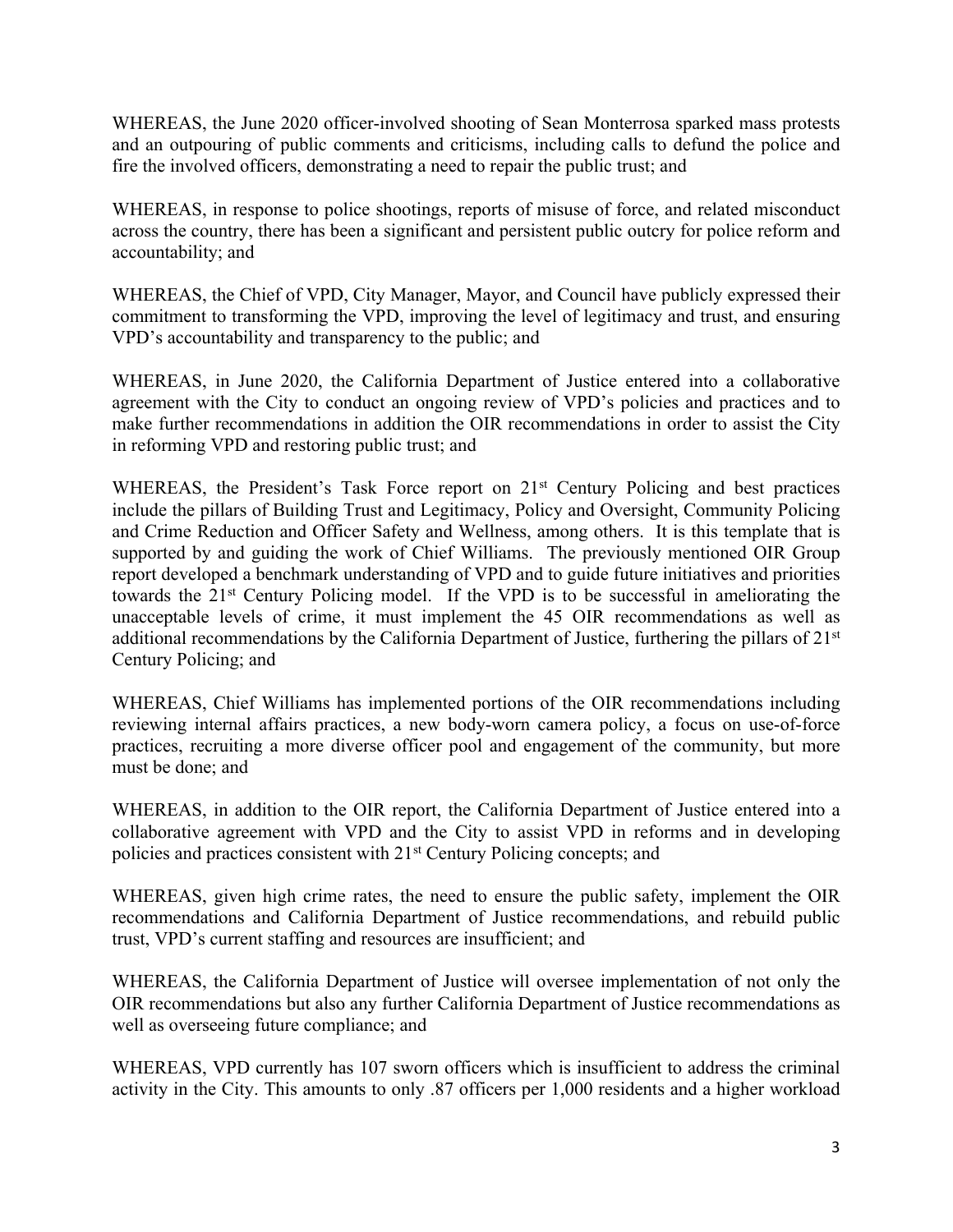per officer than any other city in the Bay Area. According to the U.S. Department of Justice Bureau of Justice Statistics 2016 report of local police departments, local police departments serving populations between 100,000-249,999 employ an average of 1.7 officers per 1,000 residents. The Chief's Exceptional Service Models call for 1.5 officers per 1,000 residents (i.e., a total of 183 officers); and

WHEREAS, VPD's command staff is functionally non-existent. There is a vacant Assistant Chief position, two out of the three captains are on medical leave and three out of nine lieutenants are either on medical leave or administrative leave; and

WHEREAS, while VPD has 18 officers going through training, it will be approximately 18 months before their field training is complete and they are able to serve without oversight; and

WHEREAS, as a consequence of the COVID-19 crisis, the City of Vallejo has diminished \$3 Million of its \$17 Million reserve funds; and

WHEREAS, there is a compelling governmental interest to immediately address the need for additional resources for the community as a result of high crime and the need to immediately reform departmental culture; and

WHEREAS, any increase in resources must be tied to real and quantifiable reform in VPD; and

WHEREAS, the citizens of Vallejo demand that talking about reform be changed to actively implementing reforms; and

WHEREAS, continuing business as usual at VPD is unacceptable to the City Council; and

WHEREAS, the City Council affirms its support for the Chief of Police, the City Manager and the City Attorney to take all necessary steps to support reform efforts in the VPD; and

WHEREAS, the City Council is resolved in its effort to meaningfully reform VPD and will zealously challenge all efforts intended to thwart those efforts; and

WHEREAS, the City Council applauds those officers who have stepped forward to embrace cultural change in the department and calls on those who have not to do so now; and

WHEREAS, failure by all to embrace and implement swift reforms will result in further deterioration of legitimacy and trust in VPD and a further increase in crime.

WHEREAS, the California Emergency Services Act, Chapter 7, commencing with Government Code section 8550 confers upon the governing bodies of California cities the emergency powers necessary to protect health and safety and preserve lives and property;

WHEREAS, Government Code section 8630 states that a Local Emergency may be proclaimed only by the governing body of a City or by an official designated by ordinance;